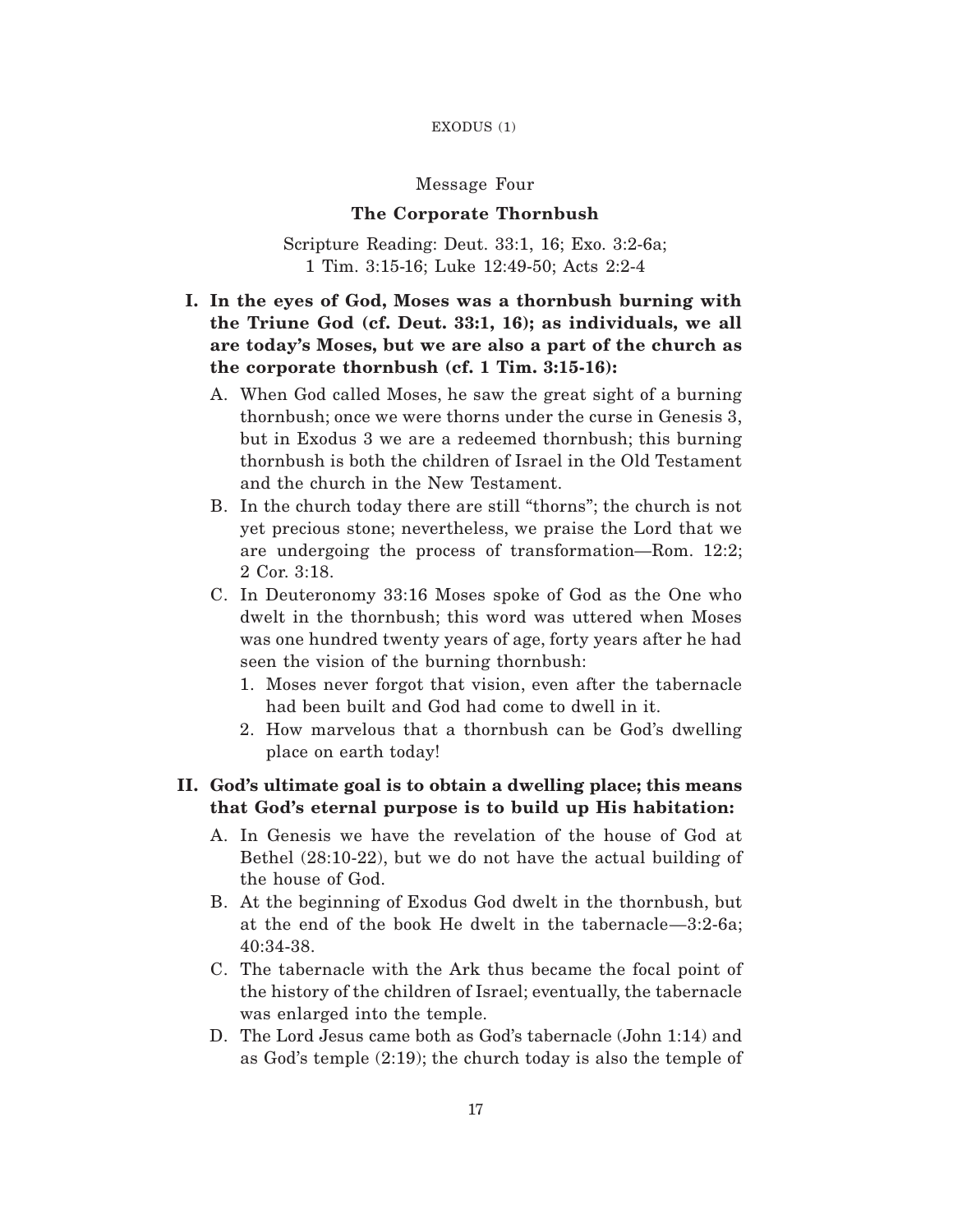Message Four (continuation)

God (1 Cor. 3:16); ultimately, this temple will consummate in the New Jerusalem, which will be both God's tabernacle and God's temple in eternity (Rev. 21:3, 22).

- E. In the beginning God's dwelling place was a redeemed thornbush, but gradually this thornbush is being sanctified, transformed, conformed, and even glorified; the tabernacle is an illustration of transformation:
	- 1. In the tabernacle there was acacia wood overlaid with gold and also linen embroidered with gold thread; both the acacia wood and the linen signify humanity, and the gold signif ies divinity—Exo. 25:10-11; 26:15, 29; 36:34; 37:1-2; 28:6; 39:3.
	- 2. In Exodus 3 God's dwelling was a thornbush, but in Exodus 40 His dwelling was the tabernacle made of humanity overlaid by and interwoven with divinity; such an overlaid and embroidered humanity is a transformed humanity.
- F. Both the thornbush and the tabernacle are symbols; God's actual dwelling place was neither the physical thornbush nor the tabernacle; it was His people:
	- 1. After the children of Israel had been dealt with by God, they became acacia wood overlaid with gold and also linen embroidered with gold thread; the church today is the fulfillment of this type.
	- 2. At present, the church may be a redeemed thornbush; however, the day is coming when we shall be gold, pearl, and precious stone—Rev. 21:18-21.
	- 3. Praise the Lord for this marvelous vision of God's dwelling place! This vision covers God's habitation from the initial stage, the stage of the thornbush, to the consummate stage, the stage of the New Jerusalem.
- G. When Moses was called by God, he saw the holy fire burning within the thornbush; when Paul was called, he saw the same vision in principle—cf. Acts 9:4-5:
	- 1. Paul saw the Triune God burning within His redeemed ones; through this divine burning, the holy fire was one with the thornbush, and the thornbush was one with the fire, which is the Triune God Himself.
	- 2. The Lord Jesus once said that He came to cast fire on the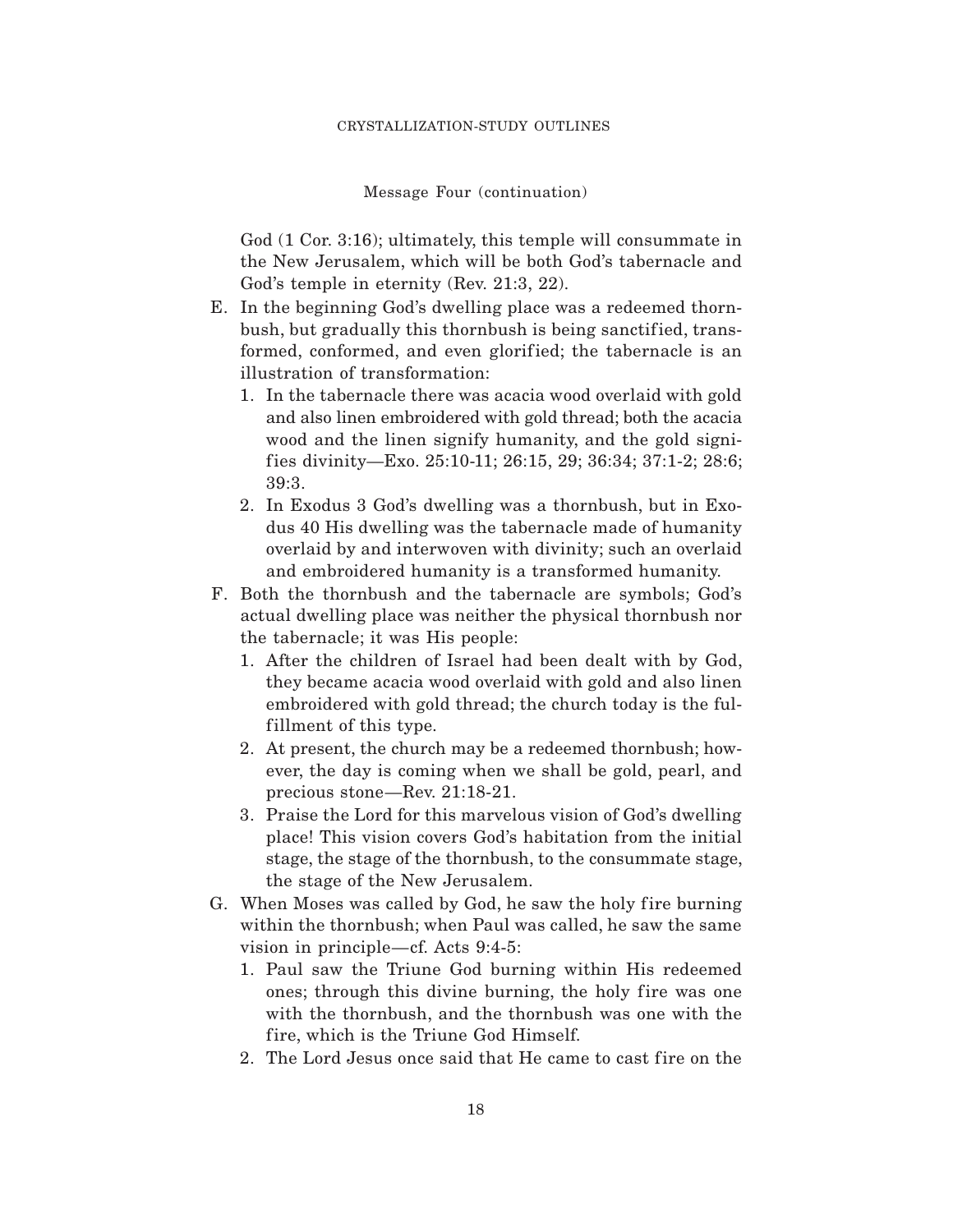#### EXODUS (1)

#### Message Four (continuation)

earth (Luke 12:49-50); on the day of Pentecost the Spirit came in the form of tongues of fire  $(Acts 2:2-4)$ .

- 3. Today the Lord is still casting fire on the earth; this holy fire, this divine burning, has captured us, and now we are part of the thornbush that is burning with the Triune God.
- 4. The Triune God is burning within and upon the church, which He has chosen and redeemed; thus, the church is the Triune God burning within a redeemed humanity; this is the divine economy.
- 5. This economy was revealed to Paul (Eph. 3:3-5, 9), and it is the focus of the divine revelation; Moses saw this in symbol, but Paul saw it in reality.
- 6. How we praise the Lord that His economy has been unveiled to us! Every local church is a thornbush burning with the Triune God.
- 7. In Ephesians 1 and 3 we have the divine economy, the dispensing of the Triune God into His redeemed people so that they may become His expression; this dispensing brings into being the church as the burning thornbush today.
- **III. Because of God's redemption, the excluding flame of Genesis 3 has become the visiting and indwelling flame of Exodus 3—Gen. 3:24; Exo. 3:2-3; Gal. 3:13-14; Rom. 12:11; 2 Tim. 1:6-7:**
	- A. The thorns in Genesis 3 indicate that fallen man is under a curse—vv. 17-18.
	- B. Sin brought in the curse, and the curse brought in the excluding flame of fire—v.  $24$ .
	- C. In Exodus 3 the cursed thorn becomes the vessel of God, and the flame of fire becomes one with the thornbush—vv.  $2-4$ :
		- 1. Through redemption, signified by the lamb slain and offered to God for fallen man (Gen. 4:4), the curse has been taken away, and the fire has become one with the thorn.
		- 2. Galatians 3:13 and 14 reveal that the redeeming Christ has taken away the curse and that the Spirit as the fire has been given to us—cf. Luke 12:49-50; Acts 2:3-4.
	- D. The very God Himself, the Holy One whose holiness excludes sinners from His presence, can come to visit us, stay with us, and even dwell in us through the redemption of Christ.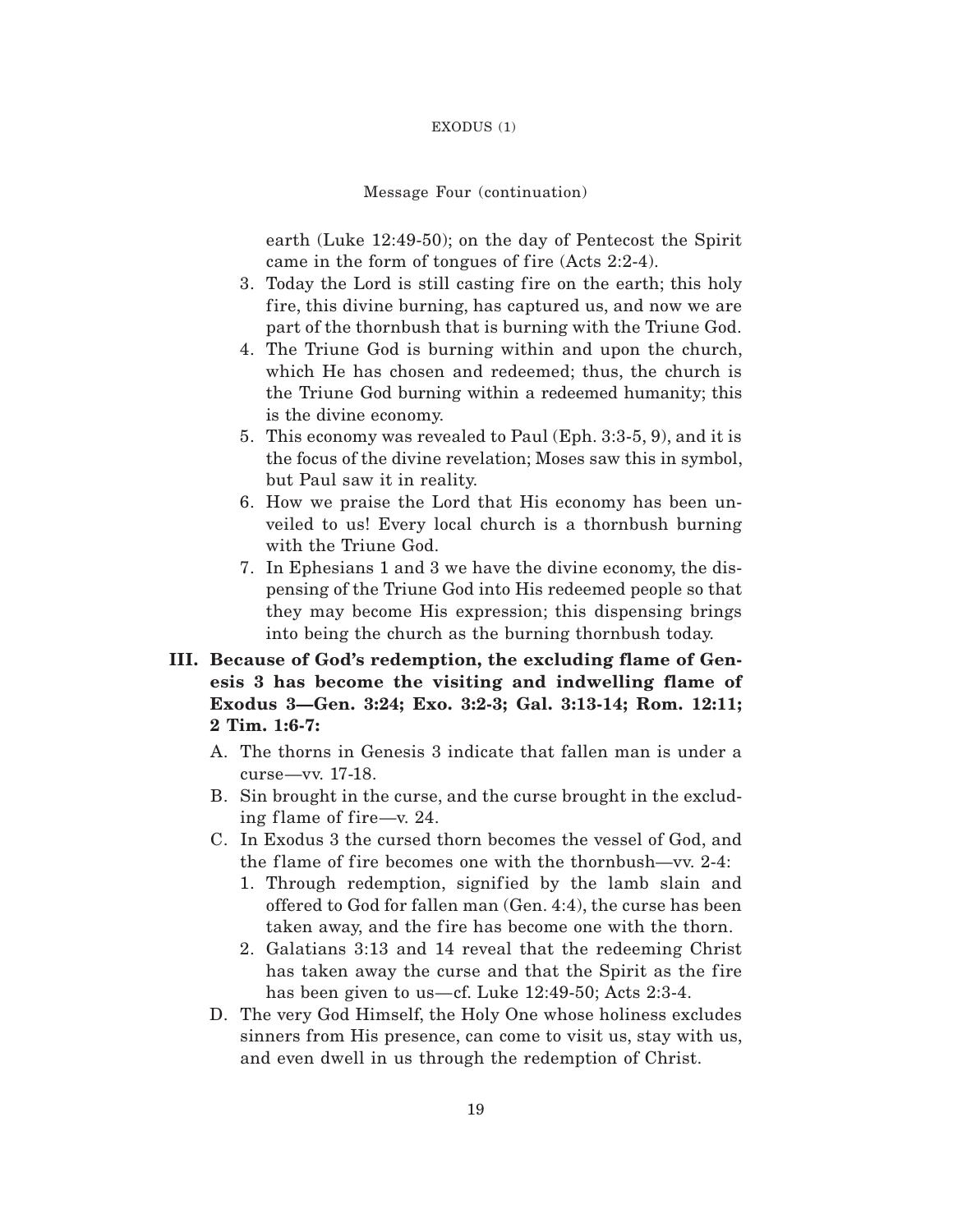Message Four (continuation)

# **IV. The church is a corporate thornbush burning with the God of resurrection:**

- A. The children of Israel were a corporate thornbush; as such a thornbush, they were redeemed  $(Exo. 13:14-16)$ , sanctified (v. 2), transformed, and built up; this is a type of the church as a corporate thornbush.
- B. Do not say that the church is poor, low, or dead; the more you say this, the more you put yourself under a curse, but if you praise the Lord for the church life and speak well concerning it, you will put yourself under God's blessing:
	- 1. "He has not beheld iniquity in Jacob, / Nor has He seen trouble in Israel"—Num. 23:21.
	- 2. "How fair are your tents, O Jacob, / Your tabernacles, O Israel!"—24:5.
	- 3. "Blessed is everyone who blesses you, / And cursed is everyone who curses you"—v. 9b.
- C. From the time that Nebuchadnezzar destroyed the city of Jerusalem until now, every nation, people, race, or individual who has cursed the Jewish people has received a curse, and whoever has blessed the Jewish people has received a blessing (Gen. 12:3); it is the same with our attitude toward the church—if we curse the church, we will be cursed, but if we bless the church, we will be blessed.
- D. In spite of all the division, sin, confusion, abuse of gifts, and heretical teaching in the church in Corinth, the apostle still called it the church of God because the divine and spiritual essence which makes the assembled believers the church of God was actually there—1 Cor. 1:2.
- E. Being a corporate thornbush as God's dwelling place today is a matter altogether in resurrection:
	- 1. The church is "Christly," "resurrectionly," and heavenly cf. Gen. 2:22; Eph. 1:19-23; 2:6.
	- 2. Resurrection is the life pulse and lifeline of the divine economy—1 Cor. 15:12.
	- 3. Our labor for the Lord in His resurrection life with His resurrection power will never be in vain, but will result in the fulfilling of God's eternal purpose through the preaching of Christ to sinners, the ministering of life to the saints,